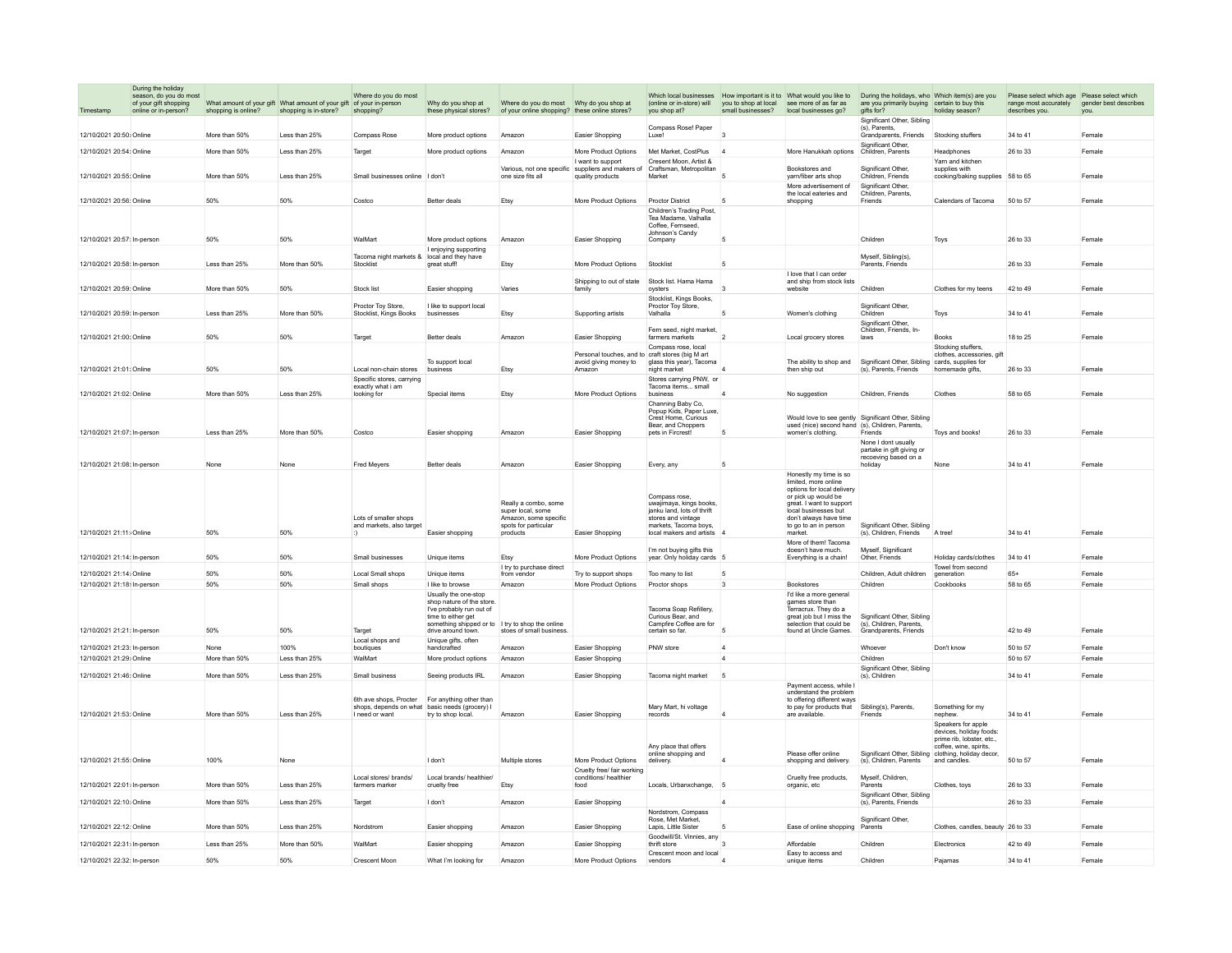| Timestamp                   | During the holiday<br>season, do you do most<br>of your gift shopping<br>online or in-person? | shopping is online? | What amount of your gift What amount of your gift of your in-person<br>shopping is in-store? | Where do you do most<br>shopping?                                                   | Why do you shop at<br>these physical stores?                                 | of your online shopping? these online stores?   |                                                                   | (online or in-store) will<br>you shop at?                                                                                                                 | you to shop at local<br>small businesses? | see more of as far as<br>local businesses go?                                                                                                                | Which local businesses How important is it to What would you like to During the holidays, who Which item(s) are you<br>are you primarily buying certain to buy this<br>gifts for? | holiday season?                                                                                                      | Please select which age Please select which<br>range most accurately<br>describes you. | gender best describes<br>you. |
|-----------------------------|-----------------------------------------------------------------------------------------------|---------------------|----------------------------------------------------------------------------------------------|-------------------------------------------------------------------------------------|------------------------------------------------------------------------------|-------------------------------------------------|-------------------------------------------------------------------|-----------------------------------------------------------------------------------------------------------------------------------------------------------|-------------------------------------------|--------------------------------------------------------------------------------------------------------------------------------------------------------------|-----------------------------------------------------------------------------------------------------------------------------------------------------------------------------------|----------------------------------------------------------------------------------------------------------------------|----------------------------------------------------------------------------------------|-------------------------------|
| 12/10/2021 22:48: In-nerson |                                                                                               | I ess than 25%      | 50%                                                                                          | RFI                                                                                 | I like to see an touch<br>things before I buy                                | Amazon                                          | Easier Shopping                                                   | No specific place. If<br>see what I want in a<br>store I buy it.                                                                                          | $\overline{A}$                            | Variety and children's<br>clothing                                                                                                                           | Children                                                                                                                                                                          | Hoodies                                                                                                              | 42 to 49                                                                               | Female                        |
|                             |                                                                                               |                     |                                                                                              |                                                                                     |                                                                              |                                                 |                                                                   | Met Market. Lady Yum.                                                                                                                                     |                                           | Specialty foods, clothing                                                                                                                                    | Significant Other,                                                                                                                                                                | Food items, wine, toys                                                                                               |                                                                                        |                               |
| 12/10/2021 22:51: Online    |                                                                                               | 50%                 | 50%                                                                                          | Nordstrom Rack                                                                      | Better deals                                                                 | Etsy                                            | More Product Options                                              | Compass Rose<br>Drop in ocean, kings<br>bookstore, farmers<br>market vendors, local<br>nonprofits, sound and<br>circle, stocklist,<br>paperluxe, campfire | $\overline{4}$                            | boutiques<br>Better websites (many<br>need UI help or need to<br>learn how to set up<br>Shopify or Square                                                    | Parents, Friends<br>Myself, Significant<br>Other, Sibling(s),<br>Parents Friends                                                                                                  | for kids<br>Books cards puzzles                                                                                      | 34 to 41                                                                               | Female                        |
| 12/10/2021 23:01: Online    |                                                                                               | More than 50%       | Less than 25%                                                                                | Local businesses                                                                    | If I can't find it online                                                    | Local stores                                    | Easier Shopping                                                   | coffee.<br>Grit city grind house for                                                                                                                      | 5                                         | properly                                                                                                                                                     | Donate to nonprofits                                                                                                                                                              | food items, kitchenware 42 to 49                                                                                     |                                                                                        | Female                        |
| 12/10/2021 23:04: Online    |                                                                                               | More than 50%       | Less than 25%                                                                                | Target                                                                              | Easier shopping                                                              | Local stores websites                           | More Product Options                                              | grand boys gifts<br>Grocery stores and                                                                                                                    | $\overline{4}$                            |                                                                                                                                                              | Grandchildren<br>Myself, Sibling(s),                                                                                                                                              |                                                                                                                      | $65+$                                                                                  | Female                        |
| 12/10/2021 23:06: Online    |                                                                                               | More than 50%       | Less than 25%                                                                                | Grocery store                                                                       | Easier shopping<br>I like to see the products                                | Amazon                                          | More Product Options                                              | farmers markets<br>PNW Store, Tacoma                                                                                                                      | $\overline{A}$                            | Local foods and gifts                                                                                                                                        | Parents, Friends                                                                                                                                                                  | Candy                                                                                                                | 50 to 57                                                                               | Female                        |
| 12/10/2021 23:34: In-person |                                                                                               | I ess than 25%      | More than 50%                                                                                | Local stores                                                                        | in person                                                                    | Amazon                                          | More Product Options                                              | Boys, The Crest Home<br>Ruston Mercantile,                                                                                                                | $\overline{4}$                            |                                                                                                                                                              | Children, Parents<br>Myself, Significant                                                                                                                                          | Local food products                                                                                                  | 34 to 41                                                                               | Female                        |
| 12/10/2021 23:51: Online    |                                                                                               | More than 50%       | Less than 25%                                                                                | Nordstrom                                                                           | More product options                                                         | Macy's                                          | Easier Shopping                                                   | Tacoma Boys, Union<br>Salon, Artful Beauty<br>Studio                                                                                                      | $\mathcal{R}$                             |                                                                                                                                                              | Other, Sibling(s),<br>Children, Parents.<br>Friends                                                                                                                               |                                                                                                                      | 42 to 49                                                                               | Female                        |
| 12/10/2021 23:55: Online    |                                                                                               | 50%                 | 50%                                                                                          | Costco                                                                              | Easier shopping                                                              | Nordstrom                                       | Easy returns                                                      | Fernseed, Stocklist,<br>Compass Rose                                                                                                                      | 5                                         |                                                                                                                                                              | Significant Other, Sibling Planters, children's<br>(s), Children, Friends                                                                                                         | books, jewelery                                                                                                      | 34 to 41                                                                               | Female                        |
| 12/10/2021 23:59: In-person |                                                                                               | Less than 25%       | More than 50%                                                                                | Try to hit the small indie<br>shops like compass<br>rose, stock list goods,<br>etc. | more fun, support local Etsy                                                 |                                                 | More Product Options                                              | Compass Rose, Jade &<br>Co.                                                                                                                               | 5                                         |                                                                                                                                                              | Significant Other,<br>Parents                                                                                                                                                     |                                                                                                                      | 42 to 49                                                                               | Female                        |
| 12/11/2021 1:20:1 Online    |                                                                                               | More than 50%       | Less than 25%                                                                                | Target                                                                              | More product options                                                         | Amazon                                          | Easier Shopping                                                   | Coffee shops                                                                                                                                              | 3                                         |                                                                                                                                                              | Children                                                                                                                                                                          | Books                                                                                                                | 34 to 41                                                                               | Female                        |
| 12/11/2021 2:20:5 Online    |                                                                                               | More than 50%       | Less than 25%                                                                                | It varies                                                                           | Desperation                                                                  | Amazon                                          | Usually better deals and lot though to find local<br>more options | Many local small<br>businesses have crappy<br>websites, I do use Etsy a<br>makers                                                                         | $\overline{2}$                            | Better prices                                                                                                                                                | Children                                                                                                                                                                          |                                                                                                                      | 34 to 41                                                                               | Female                        |
|                             |                                                                                               |                     |                                                                                              |                                                                                     | to be able to try on or                                                      |                                                 |                                                                   |                                                                                                                                                           |                                           |                                                                                                                                                              |                                                                                                                                                                                   | Toys                                                                                                                 |                                                                                        |                               |
| 12/11/2021 6:24:4 In-person |                                                                                               | Less than 25%       | More than 50%                                                                                | WalMart                                                                             | see what I'm buying                                                          | Amazon                                          | More Product Options                                              | not sure<br>Central Co-op, Parable,<br>Fern Seed, Night                                                                                                   | $\overline{4}$                            | good advertising<br>More minority owned                                                                                                                      | grandkids                                                                                                                                                                         | food<br>Games, books, clothes,                                                                                       | $65+$                                                                                  | Female                        |
| 12/11/2021 6:35:2 In-person |                                                                                               | 50%                 | 50%                                                                                          | Central Co-op                                                                       | Easier shopping                                                              | Game Stop                                       | More Product Options                                              | Market, Super Smash<br>Video Games                                                                                                                        |                                           | and environmentally<br>minded businesses                                                                                                                     | Significant Other<br>Children                                                                                                                                                     | vinyl record and plant<br>related items                                                                              | 34 to 41                                                                               | Female                        |
| 12/11/2021 7:37:4 In-person |                                                                                               | Less than 25%       | More than 50%                                                                                | The Honey Quartz CO-<br>OF                                                          | Support local                                                                | Amazon                                          | Easier Shopping                                                   | The Honey Quartz CO-<br>Op                                                                                                                                | 5                                         | More small shops in<br>brick and mortars                                                                                                                     | Significant Other, Sibling<br>(s), Children, Parents                                                                                                                              | Gifts for my babies!                                                                                                 | 18 to 25                                                                               | Female                        |
| 12/11/2021 7:49:1 In-person |                                                                                               | Less than 25%       | More than 50%                                                                                | local shops                                                                         | they aren't big box                                                          | local shops here and in<br>my family's hometown | they aren't big box                                               | Adorned Abode,<br>Stocklist Goods, Paper<br>Luxe, Tease Chocolates<br>Next to Nature, TAM &<br>MoG museum stores<br>Holiday pop-ups/maker<br>markets      | 5                                         | Gifts-wise, IDK;<br>otherwise, the only thing<br>I look to Seattle for are<br>atypical bulk cooking<br>spices & dried herbs                                  | Parents, Friends                                                                                                                                                                  | chocolate from Tease;<br>pet treats from Next to<br>Nature, gift cards to local<br>non-chain restaurants             | 50 to 57                                                                               | Female                        |
| 12/11/2021 8:03:1 In-person |                                                                                               | Less than 25%       | More than 50%                                                                                | Small gift shops                                                                    | Unique gifts                                                                 | Amazon                                          | Easier Shopping                                                   | Proctor area, Stocklist,<br>Met Market                                                                                                                    | $\overline{4}$                            | More unique gifts<br>decorating and home<br>stores                                                                                                           | Children, Grandchildren                                                                                                                                                           | Books, food items.                                                                                                   | $65+$                                                                                  | Female                        |
| 12/11/2021 8:35:2 In-person |                                                                                               | None                | 100%                                                                                         |                                                                                     | I don't                                                                      | Amazon                                          | Easier Shopping                                                   | Several in the Proctor<br>District                                                                                                                        | $\overline{4}$                            | Calendars, cards, mugs<br>by local artists.                                                                                                                  | Children                                                                                                                                                                          | Calendars and mugs                                                                                                   | 65+                                                                                    | Female                        |
|                             |                                                                                               |                     |                                                                                              |                                                                                     |                                                                              |                                                 |                                                                   | Compass rose, freight<br>house square. Tacoma                                                                                                             |                                           |                                                                                                                                                              | Significant Other                                                                                                                                                                 | Unique funny gifts for                                                                                               |                                                                                        |                               |
| 12/11/2021 8:37:2 Online    |                                                                                               | More than 50%       | Less than 25%                                                                                | Small biz in Tacoma                                                                 | More product options                                                         | Amazon                                          | Easier Shopping<br>Convenience with                               | shop in proctor<br>Paper luxe, compass                                                                                                                    |                                           |                                                                                                                                                              | Children, Friends<br>Myself, Significant                                                                                                                                          | friends                                                                                                              | 34 to 41                                                                               | Female                        |
| 12/11/2021 8:39:0 In-person |                                                                                               | Less than 25%       | 50%                                                                                          | Costco                                                                              | Better deals                                                                 | Amazon                                          | shipping to out of state<br>family                                | rose, Stocklist, kings<br>book,                                                                                                                           | 5                                         | Night markets and<br>special events                                                                                                                          | Other, Children, Parent<br>Friends                                                                                                                                                | Books stickers art                                                                                                   | 42 to 49                                                                               | Female                        |
| 12/11/2021 8:40:2 In-person |                                                                                               | Less than 25%       | More than 50%                                                                                | WalMart                                                                             | Easier shopping                                                              | Amazon                                          | Easier Shopping                                                   | Walmart                                                                                                                                                   | 3                                         | Better pricing                                                                                                                                               | Children                                                                                                                                                                          | Toys                                                                                                                 | 42 to 49                                                                               | Female                        |
| 12/11/2021 9:27:0 In-person |                                                                                               | Less than 25%       | More than 50%                                                                                | Maker markets and<br>secondhand                                                     | Seeing details of<br>handmade items in<br>person, interaction with<br>makers | Etsy                                            | Access to small<br>businesses and makers                          | Rain or shine market<br>adorned abode.<br>campfire coffee. Rex<br>made this, stocklist,                                                                   | 5                                         | The ones we have are<br>great. We could use<br>local options for shoes.                                                                                      | Myself, Significant<br>Other, Parents, In-laws                                                                                                                                    | Unique, handmade<br>items (pottery, jewelry<br>blankets, tea towels.<br>coffee are some things<br>ve already bought) | 34 to 41                                                                               | Female                        |
| 12/11/2021 9:41:0 Online    |                                                                                               | 100%                | None                                                                                         | Target                                                                              | Easier shopping                                                              | Amazon                                          | More Product Options                                              |                                                                                                                                                           |                                           |                                                                                                                                                              | Children                                                                                                                                                                          | A gps, smart watches,<br>tovs.                                                                                       | 26 to 33                                                                               | Female                        |
| 12/11/2021 10:14: Online    |                                                                                               | More than 50%       | Less than 25%                                                                                | Target                                                                              | More product options                                                         | Etsy                                            | More Product Options                                              | King's Books                                                                                                                                              | $\overline{4}$                            |                                                                                                                                                              | Myself Friends                                                                                                                                                                    | Artwork (prints, stickers),<br>jewelry, games, books                                                                 | 34 to 41                                                                               | Female                        |
|                             |                                                                                               |                     |                                                                                              |                                                                                     |                                                                              |                                                 |                                                                   | The PNW store in<br>Proctor, and other<br>Proctor shops, also                                                                                             |                                           |                                                                                                                                                              | Myself, Significant                                                                                                                                                               | Tacoma Tshirt from the                                                                                               |                                                                                        |                               |
| 12/11/2021 10:33: In-person |                                                                                               | 50%                 | 50%                                                                                          |                                                                                     |                                                                              | Amazon                                          | Easier Shopping                                                   | Tacoma Boys                                                                                                                                               | $\overline{4}$                            |                                                                                                                                                              | Other, Children, Parents                                                                                                                                                          | PNW shop. Its a tradition 50 to 57                                                                                   |                                                                                        | Female                        |
| 12/11/2021 11:11: In-person |                                                                                               | Less than 25%       | More than 50%                                                                                | Local shops                                                                         | Interesting gifts, higher<br>quality                                         | Amazon                                          | Fast shipping                                                     | Watson's, Tacoma<br>antique district. Olympia<br>(toy store, chocolate<br>shop, etc.), Proctor<br>District                                                | 5                                         | Better prices. Better mix<br>of shop varieties. Better<br>curation of goods.<br>Watson's and Compass<br>Rose are the gold<br>standard for goods<br>curation. | Myself, Sibling(s),<br>Parents, My dog                                                                                                                                            | Candies/chocolates                                                                                                   | 26 to 33                                                                               | Female                        |
| 12/11/2021 11:18: In-person |                                                                                               | Less than 25%       | More than 50%                                                                                | Local shops                                                                         | I don't                                                                      |                                                 | More Product Options                                              | Jade & Co., Hi-Voltage,<br>Compass Rose                                                                                                                   | -5                                        | More accessible store<br>hours                                                                                                                               | Myself, Significant<br>Other, Children, Parents,<br>Friends                                                                                                                       | Plants, books, candles,<br>shirts/sweatshirts                                                                        | 26 to 33                                                                               | Female                        |
| 12/11/2021 11:49: Online    |                                                                                               | Less than 25%       | 50%                                                                                          | Costco                                                                              | More product options                                                         | Etsy<br>Amazon                                  | <b>Better Deals</b>                                               | Stocklist, Curious Bear<br>campfire, civic roasters.<br>kings books, scorpio<br>risina                                                                    |                                           | more online presence,<br>more clothing, food                                                                                                                 | Myself, Sibling(s).<br>Parents, Friends                                                                                                                                           | coffee, soap, socks, food 18 to 25                                                                                   |                                                                                        | Female                        |
|                             |                                                                                               |                     |                                                                                              |                                                                                     |                                                                              |                                                 |                                                                   | stocklist, compass rose,                                                                                                                                  |                                           |                                                                                                                                                              | Significant Other<br>Children, nieces and                                                                                                                                         | shoes, stocking stuffers,                                                                                            |                                                                                        |                               |
| 12/11/2021 12:24: Online    |                                                                                               | More than 50%       | 50%                                                                                          | stocklist                                                                           | in stock!                                                                    | Etsy                                            | time saving                                                       | farmers markets                                                                                                                                           | $\overline{4}$                            | more variety                                                                                                                                                 | nephews                                                                                                                                                                           | booze                                                                                                                | 50 to 57                                                                               | Female                        |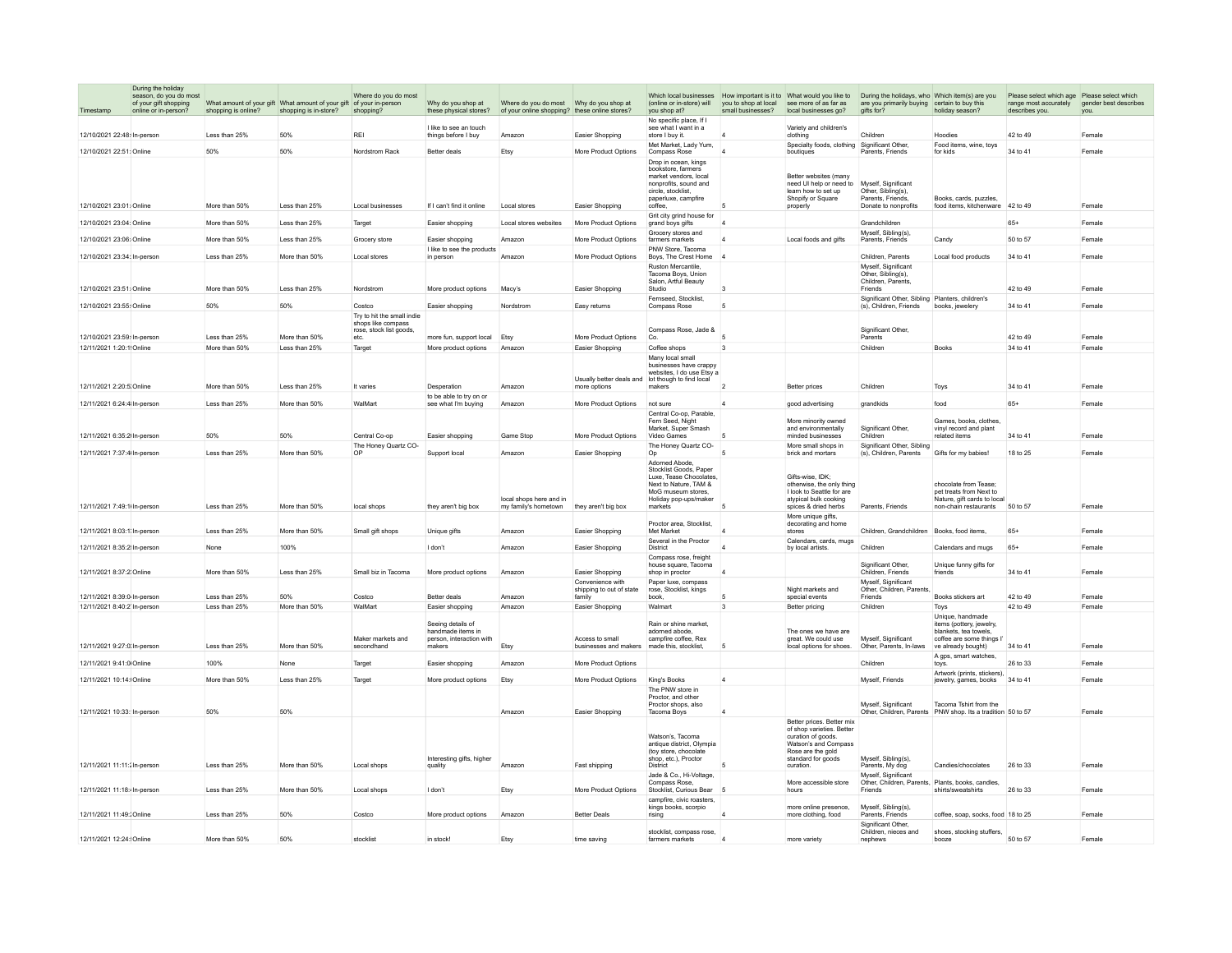|                             | During the holiday<br>season, do you do most |                     |                                                                     | Where do you do most                             |                                                                                                                                                                                                                               |                                                                                                                          |                                                               |                                                                                              |                         | Which local businesses How important is it to What would you like to During the holidays, who Which item(s) are you                                                                                                                                                                                                                                                        |                                                     |                                                                                                        | Please select which age Please select which                   |        |
|-----------------------------|----------------------------------------------|---------------------|---------------------------------------------------------------------|--------------------------------------------------|-------------------------------------------------------------------------------------------------------------------------------------------------------------------------------------------------------------------------------|--------------------------------------------------------------------------------------------------------------------------|---------------------------------------------------------------|----------------------------------------------------------------------------------------------|-------------------------|----------------------------------------------------------------------------------------------------------------------------------------------------------------------------------------------------------------------------------------------------------------------------------------------------------------------------------------------------------------------------|-----------------------------------------------------|--------------------------------------------------------------------------------------------------------|---------------------------------------------------------------|--------|
| Timestamp                   | of your gift shopping                        |                     | What amount of your gift What amount of your gift of your in-person |                                                  | Why do you shop at                                                                                                                                                                                                            |                                                                                                                          |                                                               | (online or in-store) will                                                                    | small businesses?       | you to shop at local see more of as far as                                                                                                                                                                                                                                                                                                                                 | are you primarily buying certain to buy this        | holiday season?                                                                                        | range most accurately gender best describes<br>describes you. |        |
|                             | online or in-person?                         | shopping is online? | shopping is in-store?                                               | shopping?                                        |                                                                                                                                                                                                                               | these physical stores? of your online shopping? these online stores?                                                     |                                                               | you shop at?                                                                                 |                         | local businesses go? gifts for?<br>Not sure. Be like Daiso?<br>A mix of cute stuff that's<br>not priced up? I'd like to<br>buy pretty artsy things<br>but can't do that very                                                                                                                                                                                               |                                                     |                                                                                                        |                                                               | you.   |
|                             |                                              |                     |                                                                     |                                                  |                                                                                                                                                                                                                               |                                                                                                                          |                                                               | Local town's downtowns                                                                       |                         | often, Consignment<br>shops, accessories.<br>quality comfort shoe                                                                                                                                                                                                                                                                                                          | Children, Parents                                   | Kitchen gadgets<br>clothes, skateboard,<br>guitar (used),                                              |                                                               |        |
| 12/11/2021 12:53: Online    |                                              | More than 50%       | Less than 25%                                                       | Target                                           | More product options                                                                                                                                                                                                          | Amazon                                                                                                                   | More Product Options                                          | to visit small shops                                                                         |                         | shops<br>Variety of products.                                                                                                                                                                                                                                                                                                                                              | Grandparents, Friends                               | accessories                                                                                            | 42 to 49                                                      | Female |
| 12/11/2021 15:24: In-person |                                              | Less than 25%       | 50%                                                                 | Local shops, such as<br>Antique Alley            | Easier shopping                                                                                                                                                                                                               | Etsy                                                                                                                     | More unique options                                           | <b>Antique Alley High</b><br>Voltage, Tacoma Night<br>Market                                 |                         | There's only so much<br>soap and candles I'll<br>buy.                                                                                                                                                                                                                                                                                                                      | Myself Significant<br>Other, Sibling(s).<br>Friends | Enamel pins                                                                                            | 50 to 57                                                      | Female |
|                             |                                              |                     |                                                                     |                                                  |                                                                                                                                                                                                                               |                                                                                                                          |                                                               |                                                                                              |                         | More affordable clothing                                                                                                                                                                                                                                                                                                                                                   |                                                     | Sustainable things<br>(beeswax wraps,                                                                  |                                                               |        |
|                             |                                              |                     |                                                                     |                                                  | Want to support local                                                                                                                                                                                                         |                                                                                                                          |                                                               | Stocklist Compass<br>Rose, Parable.<br>Jade&Co, Northwest<br>Shop, Freighthouse              |                         | options. For clothing I<br>feel like I'm stuck with<br>buying from big chains<br>because I can't afford                                                                                                                                                                                                                                                                    | Myself, Sibling(s),                                 | silicone ziplock_etc)<br>leggings, kitchen nice to<br>haves (air fryer, coffee<br>maker), books, small |                                                               |        |
| 12/11/2021 16:49: Online    |                                              | 50%                 | Less than 25%                                                       | Local small businesses                           | business if I can                                                                                                                                                                                                             | Amazon                                                                                                                   | Easier Shopping                                               | Square                                                                                       |                         | the boutique prices                                                                                                                                                                                                                                                                                                                                                        | Parents, Friends<br>Significant Other, Sibling      | gifts for friends                                                                                      | 26 to 33                                                      | Female |
| 12/11/2021 16:57: In-person |                                              | More than 50%       | 50%                                                                 | Nordstrom                                        | Easier shopping                                                                                                                                                                                                               | Nordstrom rack                                                                                                           | More Product Options                                          | Sumner Main Street                                                                           | $\overline{\mathbf{3}}$ |                                                                                                                                                                                                                                                                                                                                                                            | (s), Children, Friends<br>Children, Friends, Secert | Candy                                                                                                  | 58 to 65                                                      | Female |
| 12/11/2021 17:09: In-person |                                              | Less than 25%       | More than 50%                                                       | Costco                                           | Better deals                                                                                                                                                                                                                  | Amazon                                                                                                                   | More Product Options                                          | Mood fabric                                                                                  | $\overline{3}$          | Florist                                                                                                                                                                                                                                                                                                                                                                    | Santa gifts for seniors                             | candles, warm throws                                                                                   | 58 to 65                                                      | Female |
| 12/11/2021 18:36: In-person |                                              | Less than 25%       | More than 50%                                                       | The mall                                         | Easier shopping                                                                                                                                                                                                               | Etsy                                                                                                                     | More Product Options                                          |                                                                                              | 5                       |                                                                                                                                                                                                                                                                                                                                                                            | Significant Other                                   |                                                                                                        | 26 to 33                                                      | Female |
| 12/11/2021 18:41: In-person |                                              | 50%                 | 50%                                                                 | <b>Tacoma Farmers Winte</b><br>Market Ruston     | Support local vendors!                                                                                                                                                                                                        | Etsy                                                                                                                     | Support independent<br>artists                                | Vendors at TFM                                                                               | 5                       | Yes please!                                                                                                                                                                                                                                                                                                                                                                | Significant Other<br>Children, Parents              | Boozel Food! Crafts!                                                                                   | 65+                                                           | Female |
|                             |                                              |                     |                                                                     |                                                  |                                                                                                                                                                                                                               |                                                                                                                          |                                                               |                                                                                              |                         | I can only speak toPac<br>Ave as I just started                                                                                                                                                                                                                                                                                                                            |                                                     |                                                                                                        |                                                               |        |
| 12/11/2021 19:16: In-person |                                              | I ess than 25%      | More than 50%                                                       |                                                  | Easier shopping                                                                                                                                                                                                               | Amazon                                                                                                                   | I Don't                                                       | Stores along PAC Ave.                                                                        | -5                      | working in that area, but<br>more retail.                                                                                                                                                                                                                                                                                                                                  | Significant Other,<br>Children, Friends             | Clothing                                                                                               | 50 to 57                                                      | Female |
|                             |                                              |                     |                                                                     |                                                  |                                                                                                                                                                                                                               |                                                                                                                          |                                                               | Stock List, Artco.                                                                           |                         |                                                                                                                                                                                                                                                                                                                                                                            | Significant Other<br>Children, Parents.             | paiamas, stocking                                                                                      |                                                               |        |
| 12/11/2021 19:40: In-person |                                              | Less than 25%       | 50%                                                                 | Local shops                                      | Support local                                                                                                                                                                                                                 | Amazon                                                                                                                   | Easier Shopping                                               | Restaurants, B & I                                                                           | 5                       | I don't know                                                                                                                                                                                                                                                                                                                                                               | Friends                                             | stuffers                                                                                               | 50 to 57                                                      | Female |
| 12/11/2021 20:51: In-person |                                              | Less than 25%       | More than 50%                                                       | The lily pad and Another<br>Thyme                | Kind and friendly<br>shopkeepers                                                                                                                                                                                              | Amazon                                                                                                                   | Some products that local The Lily Pad and<br>stores dont have | Another Thyme                                                                                | 5                       |                                                                                                                                                                                                                                                                                                                                                                            | Children                                            |                                                                                                        | 34 to 41                                                      | Female |
|                             |                                              |                     |                                                                     | Random places - box                              |                                                                                                                                                                                                                               |                                                                                                                          |                                                               |                                                                                              |                         |                                                                                                                                                                                                                                                                                                                                                                            |                                                     |                                                                                                        |                                                               |        |
| 12/12/2021 9:33:1 Online    |                                              | More than 50%       | Less than 25%                                                       | stores and small<br>businesses                   | Specific products                                                                                                                                                                                                             | Amazon                                                                                                                   | Easier shopping, lower<br>prices, easy returns                | Varies - I don't have a<br>go-to.                                                            |                         |                                                                                                                                                                                                                                                                                                                                                                            | Significant Other,<br>Children                      | Food                                                                                                   | 50 to 57                                                      | Female |
| 12/12/2021 12:14: In-person |                                              | I ess than 25%      | More than 50%                                                       | WalMart                                          | Easier shopping                                                                                                                                                                                                               | Amazon                                                                                                                   | More Product Options                                          |                                                                                              | $\overline{2}$          |                                                                                                                                                                                                                                                                                                                                                                            | Significant Other,<br>Children, Parents             |                                                                                                        | 34 to 41                                                      | Female |
|                             |                                              |                     |                                                                     |                                                  |                                                                                                                                                                                                                               |                                                                                                                          |                                                               |                                                                                              |                         | I can't find local kitchen                                                                                                                                                                                                                                                                                                                                                 |                                                     |                                                                                                        |                                                               |        |
|                             |                                              |                     |                                                                     | Small businesses, like<br>Marlene's, Bleach, ETC | I like unique northwest<br>made items from local<br>shops when possible<br>unless they're more than and David, some                                                                                                           | This year Archie<br>McPhee, TAM, Harry                                                                                   |                                                               | King's Books, ETC,<br>Marlene's, Olympia<br>Coffee, Watsons                                  |                         | stores, card and<br>stationary shops, artisan<br>crafts and handmade<br>gifts. Would love to see<br>more pop up and night                                                                                                                                                                                                                                                  | Significant Other,                                  | Clothing, books, holiday                                                                               |                                                               |        |
| 12/12/2021 15:37: In-person |                                              | 50%                 | 50%                                                                 | or pick up things while<br>traveling             | 50 miles away.                                                                                                                                                                                                                | Amazon                                                                                                                   | More Product Options                                          | Nursery                                                                                      |                         | markets with multiple<br>vendors.                                                                                                                                                                                                                                                                                                                                          | Parents, Friends                                    | ornaments and food<br>treats.                                                                          | 50 to 57                                                      | Female |
|                             |                                              |                     |                                                                     |                                                  |                                                                                                                                                                                                                               |                                                                                                                          | More unique gifts and                                         | I look for local<br>businesses on Etsy, but<br>otherwise I haven't<br>found local businesses |                         | More ways to find out<br>about them when I'm no                                                                                                                                                                                                                                                                                                                            |                                                     |                                                                                                        |                                                               |        |
| 12/12/2021 19:41: Online    |                                              | 100%                | None                                                                |                                                  | I don't                                                                                                                                                                                                                       | Etsy                                                                                                                     | hopefully supporting<br>those who create them                 | with an online shopping<br>option.                                                           |                         | longer going out in<br>person.                                                                                                                                                                                                                                                                                                                                             | Children                                            | Children's toys                                                                                        | 34 to 41                                                      | Female |
| 12/12/2021 21:25: Online    |                                              | More than 50%       | Less than 25%                                                       | Target                                           | I have social anxiety and<br>these stores I know what<br>to expect before going in<br>do they're less<br>intimidating. With a small<br>business I get nervous<br>and feel pressure even if<br>it's all made up in my<br>head. | Amazon                                                                                                                   | Easier Shopping                                               |                                                                                              |                         | More thrift stores- I love<br>those Lalso really<br>appreciate it when<br>stores have two types of<br>baskets- one that is<br>color coded for "please<br>don't talk to me just let<br>me shop" and the other<br>for "yes say hi to meet<br>help me find something<br>and let's have a<br>conversation while<br>hrowse" If I can<br>passively communicate<br>that helps me. | Significant Other, Sibling<br>(s), Parents          |                                                                                                        | 18 to 25                                                      | Female |
|                             |                                              |                     |                                                                     |                                                  |                                                                                                                                                                                                                               | Various. Gift certificates                                                                                               |                                                               |                                                                                              |                         |                                                                                                                                                                                                                                                                                                                                                                            |                                                     | Tools, certificates for                                                                                |                                                               |        |
| 12/12/2021 21:32: Online    |                                              | More than 50%       | 50%                                                                 | Proctor                                          | Browsing, support local<br>stores                                                                                                                                                                                             | for stores in other towns, Located where my gift<br>tools                                                                | recipients are living                                         | Proctor area stores, 6th<br>ave stores                                                       |                         | Kitchen gadgets                                                                                                                                                                                                                                                                                                                                                            | (s). Parents                                        | Significant Other, Sibling stores in Oregon, Books,<br>Barware                                         | 42 to 49                                                      | Female |
| 12/13/2021 5:32:5 Online    |                                              | More than 50%       | Less than 25%                                                       | Cost Plus World Market                           | The variety of stocking<br>stuffers                                                                                                                                                                                           | Amazon                                                                                                                   | Easier Shopping                                               | Amazon and Etsy                                                                              | $\overline{3}$          |                                                                                                                                                                                                                                                                                                                                                                            | Children                                            | DIY building kits                                                                                      | 42 to 49                                                      | Female |
| 12/14/2021 10:57: Online    |                                              | 50%                 | 50%                                                                 | Costco                                           | Can touch things                                                                                                                                                                                                              | Amazon                                                                                                                   | <b>Better Deals</b>                                           | Thrift vintage and plant<br>stores                                                           |                         | Unique local items                                                                                                                                                                                                                                                                                                                                                         | Children                                            | Puzzles and games                                                                                      | 42 to 49                                                      | Female |
|                             |                                              |                     |                                                                     |                                                  |                                                                                                                                                                                                                               |                                                                                                                          |                                                               | Fernseed, Drop in the<br>Ocean, Little Sister.<br>Campfire Coffee.                           |                         |                                                                                                                                                                                                                                                                                                                                                                            |                                                     |                                                                                                        |                                                               |        |
| 12/17/2021 19:02: Online    |                                              | More than 50%       | Less than 25%                                                       | Target                                           | Easier shopping                                                                                                                                                                                                               | Etsy                                                                                                                     | More Product Options                                          | Manifesto Coffee                                                                             |                         | Range in prices                                                                                                                                                                                                                                                                                                                                                            | Sibling(s)                                          | Candles, coffee                                                                                        | 26 to 33                                                      | Female |
| 12/10/2021 21:14: Online    |                                              | 50%                 | 50%                                                                 | <b>Fred Mever</b>                                | I am there for other<br>things already                                                                                                                                                                                        | Multiple sites for specific<br>things                                                                                    | <b>Fasier Shopping</b>                                        | <b>Ruston Mercantile</b><br>rainier watch                                                    | $\overline{A}$          |                                                                                                                                                                                                                                                                                                                                                                            | Significant Other<br>Children                       | Bike quitar baseball bat<br>and gloves, clothes                                                        | 34 to 41                                                      | Male   |
|                             |                                              |                     |                                                                     | Sporting goods stores                            |                                                                                                                                                                                                                               | I use Amazon to find a<br>product then go the the<br>actual companies<br>website to purchase it<br>directly from them as | I shop online when I<br>can't find a specific                 |                                                                                              |                         |                                                                                                                                                                                                                                                                                                                                                                            | Mvself, Sibling(s),                                 | Clothing, home goods                                                                                   |                                                               |        |
| 12/10/2021 21:14: In-person |                                              | Less than 25%       | More than 50%                                                       | Book stores.                                     | Easier shopping                                                                                                                                                                                                               | much as possible                                                                                                         | product in store                                              | H&L, antique stores                                                                          | $\vert$ 3               | Hobby/craft stores                                                                                                                                                                                                                                                                                                                                                         | Parents, Friends                                    | recreational items                                                                                     | 26 to 33                                                      | Male   |
| 12/10/2021 21:42: In-person |                                              | 50%                 | 50%                                                                 | Downtown Tacoma                                  | Easier shopping                                                                                                                                                                                                               | Amazon                                                                                                                   | Easier Shopping                                               |                                                                                              |                         |                                                                                                                                                                                                                                                                                                                                                                            | Significant Other, Sibling<br>(s)                   |                                                                                                        | 42 to 49                                                      | Male   |
|                             |                                              |                     |                                                                     | For Holidays? Proctor &                          |                                                                                                                                                                                                                               |                                                                                                                          |                                                               |                                                                                              |                         |                                                                                                                                                                                                                                                                                                                                                                            | Myself, Significant<br>Other Sibling(s)             | Clothes hats coffee                                                                                    |                                                               |        |
| 12/10/2021 22:00: Online    |                                              | 50%                 | 50%                                                                 | 6th local stores                                 | Cool local gifts                                                                                                                                                                                                              | <b>Brand sites</b>                                                                                                       | More Product Options                                          | Proctor & 6th Ave shops 4                                                                    |                         | High quality items.                                                                                                                                                                                                                                                                                                                                                        | Parents, Friends                                    | souvenirs                                                                                              | 34 to 41                                                      | Male   |